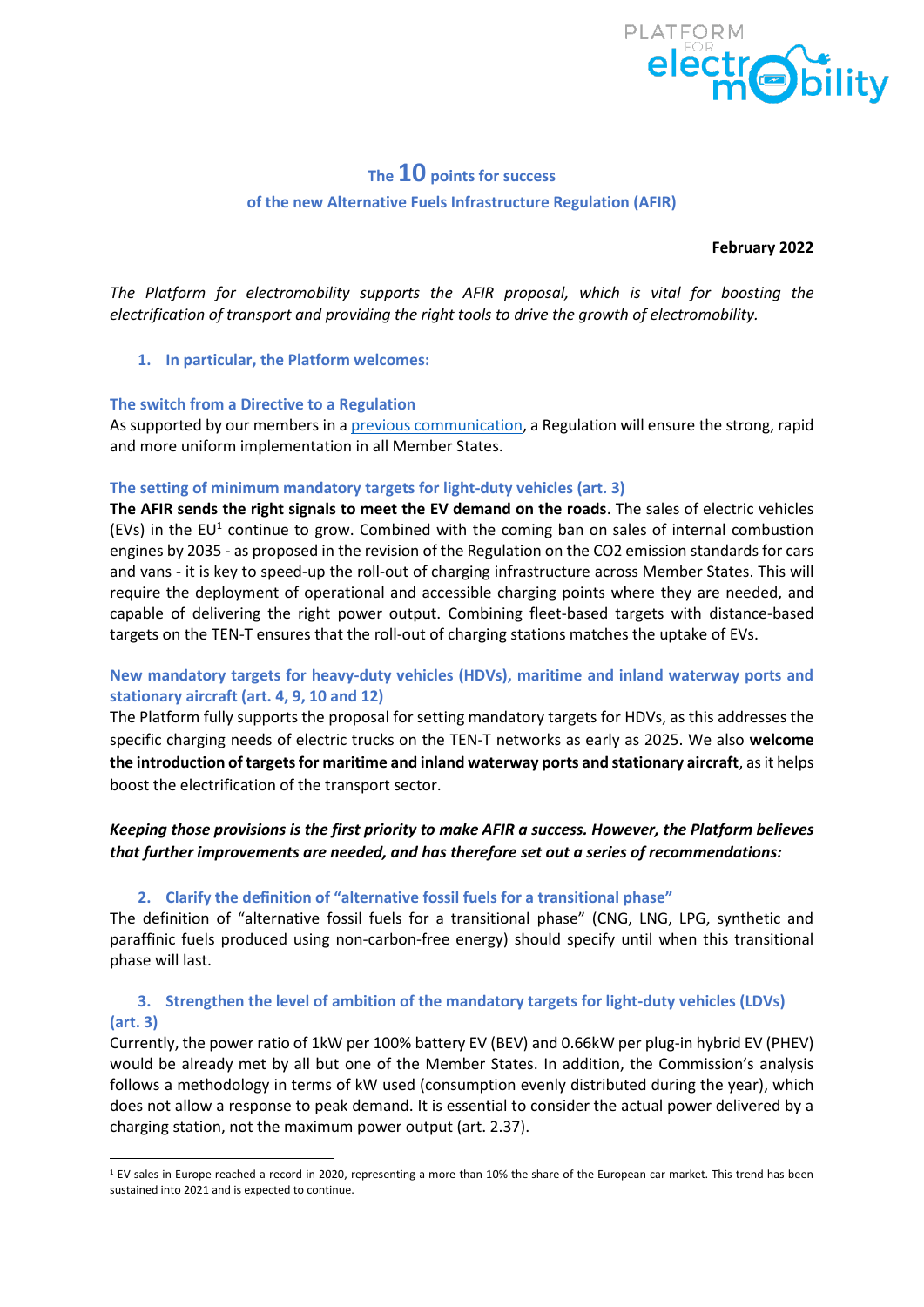- **Accordingly, the targets for BEVs and PHEVs should significantly increased** until a point where a market can function organically. The targets should then be progressively lowered as the EV fleet size grows, and then ultimately phased out entirely when it reaches 7.5% of the entire fleet, as by then there will be sufficient demand to support a competitive private sector for EV recharging.
- **The distance-based target of 60km between charging stations along the TEN-T network should be maintained during the upcoming negotiations**. The customer-friendliness of charging stations should also be taken into consideration.
- The **targets for the TEN-T comprehensive network should be brought forward by five years**, so that all citizens can reach any destination within the EU using an EV.
- $\sim$  The deployment of alternative fuels infrastructure at the local level should be based on systematic consultation with local authorities as well as on the content of Sustainable Urban Mobility Plans ('SUMP').
- A density parameter can be included, to ensure that urban areas are properly covered and that there is a balanced territorial coverage.

### **4. Increase the power output for HDV-charging targets and consider the development of electric road systems for HDVs (art. 4 and 13)**

**Member States should have the possibility of promoting the deployment of Electric Road Systems (ERS)** on sections where this is appropriate, in order to complement the targets for electric recharging stations. The Commission's estimation of zero-emission trucks is significantly lower than the sales envisaged by truck makers.

- An **increase total power output of HDV-charging pools along the TEN-T network** should be considered, along with higher targets for urban nodes and for safe and secure parking areas.
- $\sim$  Targets for (semi-)public chargers at logistics centres and depots should also be introduced.
- The current timeline (targets starting from 2025 along the TEN-T core network) should be maintained, in order to not hinder the ramp up in the market for zero-emission trucks.
	- **5. Complement rail electrification with additional guidance on deploying alternative fuels for the rail sector**

We welcome the fact that the deployment of alternative fuels for railways has been included within the scope of the Regulation proposal, in the context of the National Policy Framework (art. 13). Setting decarbonisation targets for the rail sector would be consistent with the objectives set out in the European Green Deal and the Sustainable and Smart Mobility Strategy.

- $\sim$  Given the specific circumstances for investing in railway infrastructure, the deployment of hydrogen refuelling points or electric recharging points for battery trains are best dealt with on a national level. This should be done via the National Policy Framework of article 13, respecting the **general EU principle of subsidiarity**.
- Investment in alternative fuels infrastructure should take into consideration the national context as well as those **rail network segments that are not going to be electrified.**
- Investment in alternative fuel infrastructure for railways would be consistent with the provision under the **CEF2 Work Programme** - of funding eligibility for hydrogen refuelling infrastructures for rail. Therefore, **provisions of the Commission proposal for deploying rail alternative fuels infrastructure should be maintained (as set in art. 13.1 point (p)).**
	- **6. Improve the requirements on smart charging (art. 2 and 5.8)**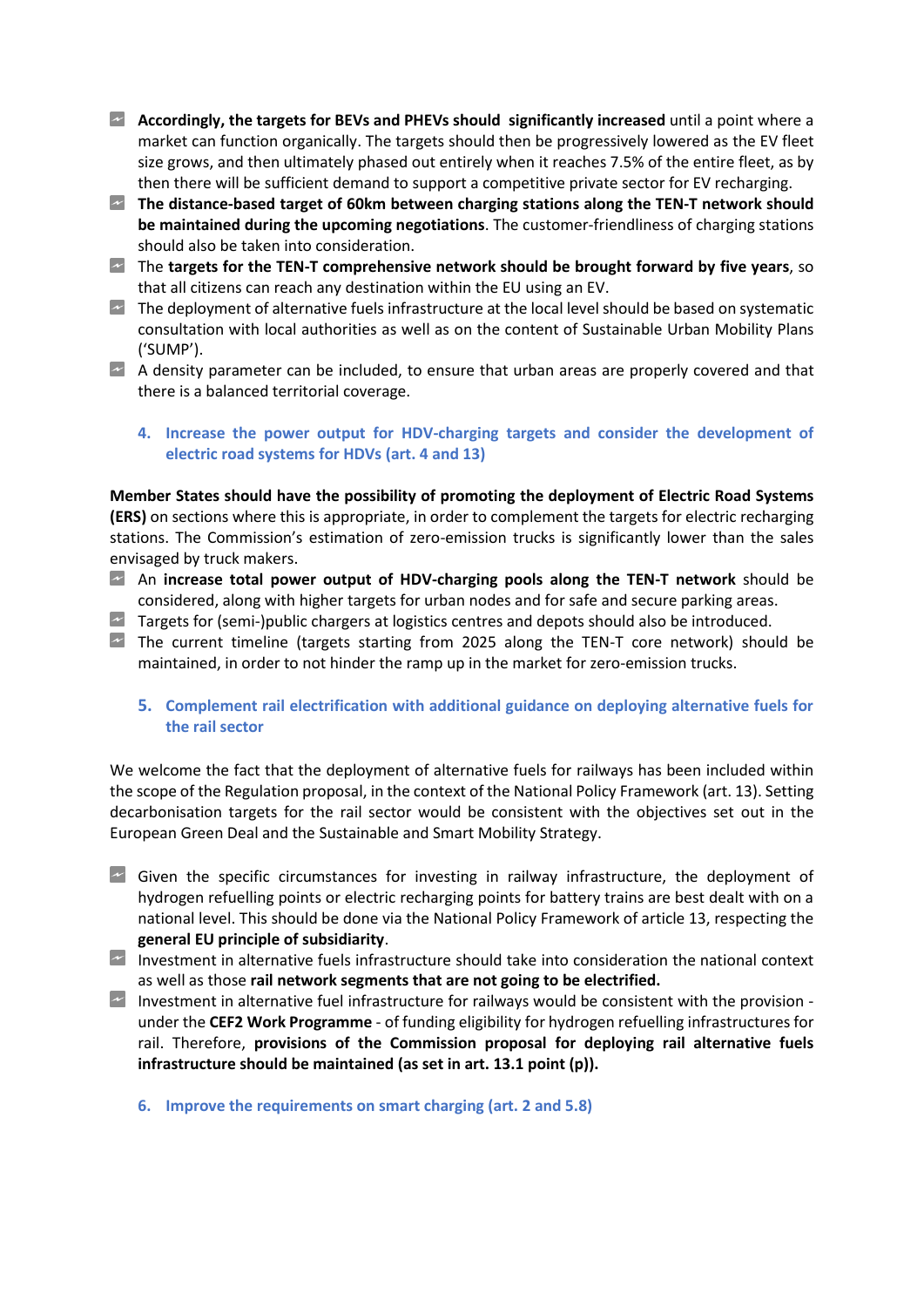The Platform welcomes the Commission's recognition of the role of smart charging in the AFIR for enabling system integration. However, Platform has concerns over the retroactive effect of the measure. The following improvements should also be made to support smart-charging deployment.

- **Amend the definition of smart charging (art. 2.59) as follows**: "a recharging operation in which *the power of charging can be* adjusted *within a specified time*, based on *external commands in order to enable a better integration of EVs into the whole power system to allow the possibility of a grid- and user-friendly way services*"*.*
- **Clarify the scope of 'digitally-connected charging'** (art. 2.14), which should be limited to communication capacity needed for availability status and payment methods. The definition as currently written is confusing, as it may interfere with the smart modulation of power, thus overlapping with the definition of smart and bidirectional charging. The definition should leave a degree of flexibility, in order to take into account the differing levels of technological maturity in Member States.
- $\sim$  Cater for the future introduction of bidirectional charging capabilities in art. 5.8, allowing this technology to advance in the coming years. In addition, the development of bidirectional charging should not be left to an assessment by System Operators alone (art. 14); it should involve all relevant stakeholders, in order not to limit its uptake.
- $\sim$  The obligation in art. 5.8 should apply to all newly installed and refurbished or replaced recharging facilities as well as those financed by public funds. Given the environmental issues and to avoid the high compliance costs for CPOs, Member States should evaluate regularly (e.g., every three years) the need to retrofit existing charging stations.
- **The reference to 'normal power'should be removed**. Smart charging should be done in coherence with the proposal of revision of the Renewable Energy Directive. Therefore, **para. 8 of art. 5 should be amended as follows**: "From the date referred to in Article 24, operators or recharging points shall ensure that publicly accessible *newly built and refurbished* **normal power as well as publicly funded recharging stations operated by them are capable of smart charging**."

## **7. Harmonise the status of charging at EU level**

The AFIR should harmonise the status of charging (as a good or as a service) **without modifying the statuses that are already in place at national level in the majority of the Member States**. The alignment between the different elements of legislation on the interpretation of what constitutes a recharging session would avoid business uncertainties.

In art. 2.46, the 'recharging service' definition should be amended as follow: "'*recharging service' means a service consisting of multiple elements, including the sale or provision of electricity and including related services, through a publicly accessible recharging point;"*

### **8. Remain flexible and forward-looking, in order to be ready for future innovation while avoiding prematurely mandating standards (art. 19 and Annex II)**

We welcome the proactive identification of standardisation needs. This will bring benefit from an interoperability point of view. We support the fact that the proposal is not prematurely mandating unfinished standards (such as IEC 63110 and IEC63119) as to retain the possibility to identify additional needs at a later stage and avoid possible technology lock-ins.

In line with this approach, **we would like to point out the need for additional technical specifications for communication between the EV, its owner and the EV services infrastructure**. This is necessary to ensure control for the user and a fair and open ecosystem. For example, EV